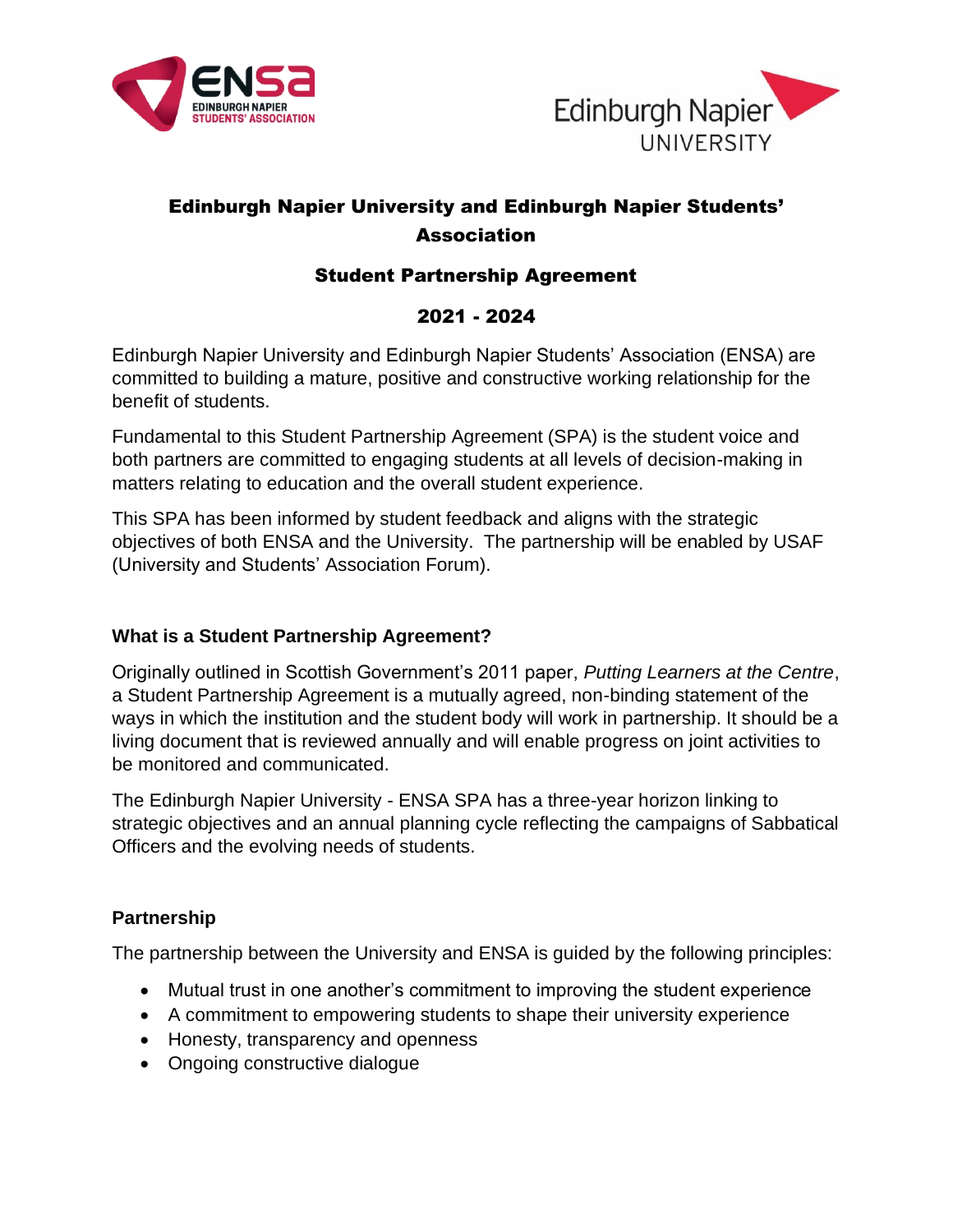



# **Strategic Priorities**

#### **ENSA strategic priorities**

**Community** – we want students to feel a sense of belonging, to be included and inclusive, to meet and appreciate people from all walks of life, to take part in extracurricular activities, and to make new friends while at university.

**Education** – we want students to be supported to learn and develop, to be stretched and challenged, to enjoy their studies, to gain the knowledge and skills they need to make a difference to their workplaces and their communities.

**Representation**– we want students to have a say in shaping their university experience.

**Empowerment** – we want students to feel empowered to bring about positive change for themselves, others and the environment.

**Wellbeing** – we want students to be mentally and physically healthy and to feel good about themselves and their future prospects.

**Transformation** – we want students to have a broad range of exciting extracurricular opportunities to stretch and challenge themselves, learn new skills, to develop as leaders and be transformed by their university experience.

#### **University strategic objectives**

**Build careers** – create opportunities **Grow networks** – connect communities **Advance knowledge** – deliver impact

*With a commitment to growing sustainably*

## **Through core strategies we will:**

Elevate the student experience to a new level by introducing the Edinburgh Napier Gold Standard curriculum, underpinned and systematically integrated with professional practice and excellent research.

#### **As a result of delivering our strategy, students will:**

Feel part of a diverse, accessible & interdisciplinary academic community - making a difference through relevant programmes, projects and placements, while becoming equipped and connected for their future careers.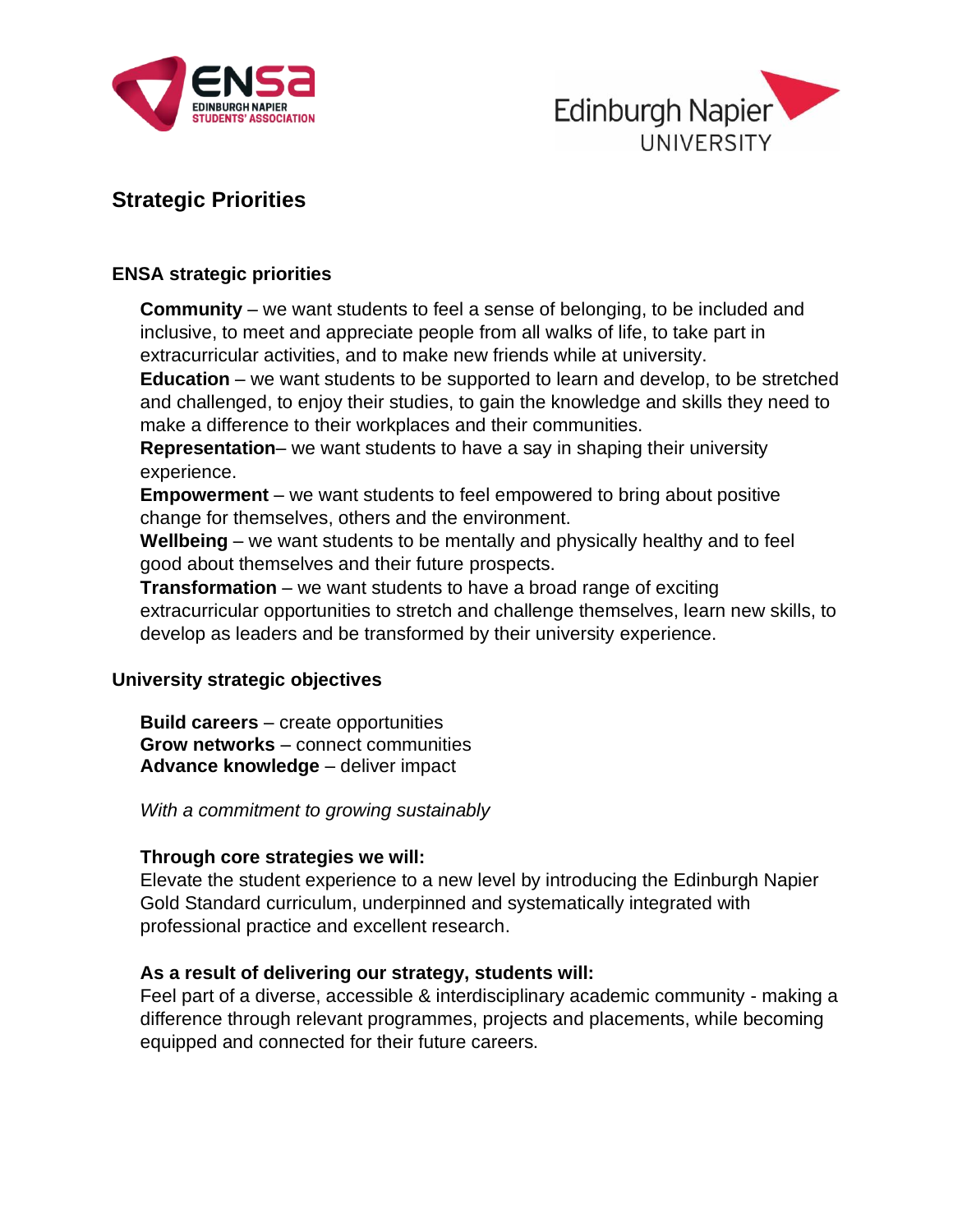



## **Our shared priorities for 2021 – 2024**

Detailed objectives are appended and will be updated and revised to reflect progress made, and to take into account the priorities of incoming sabbatical officers and any new areas of work identified during the three-year horizon of the SPA.

## **Community and inclusivity**

Enhance the Edinburgh Napier community spirit, helping our diverse student body to feel part of the University and ENSA, by promoting diversity and inclusion and ensuring all students are welcomed, supported and that their voices are heard and can influence change.

#### **Education and representation**

Improve and support the representation system, enhancing Rep recruitment and training, improving our Student-Staff Liaison Committees (SSLCs) and Rep communication with classmates, and ensuring equitable access for all Reps to support and opportunities.

#### **Employability**

Provide meaningful ways for students to engage in shaping their career development through volunteering and placements, increasing their awareness of opportunities through improved communication and support.

#### **Sustainability**

Encourage students to take sustainable actions and integrate sustainability in all decision making.

#### **Wellbeing**

Improve student mental and physical wellbeing.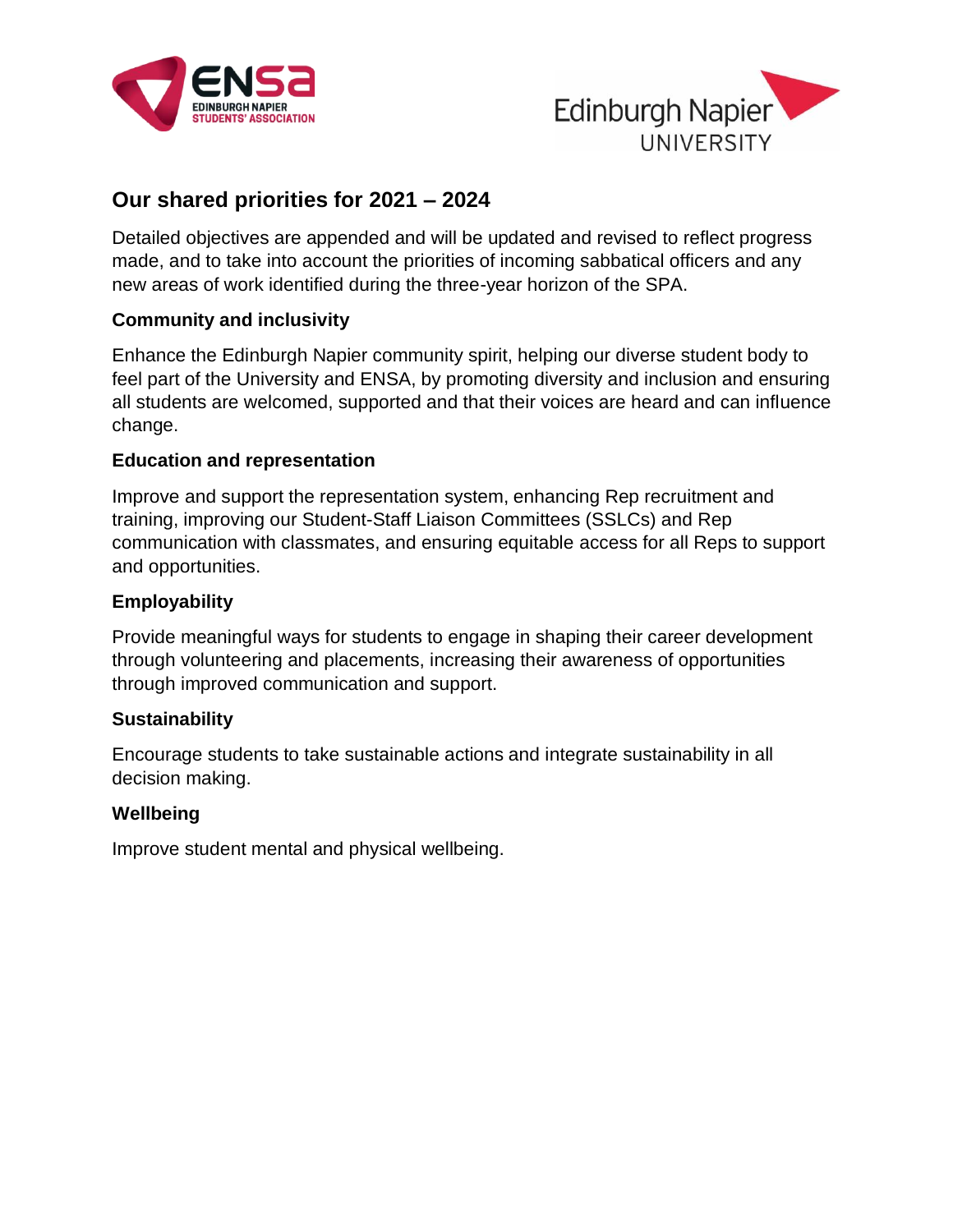



**Detailed objectives for 2020/21-2021/22<sup>1</sup>**

| <b>Priority</b>                            | Goal                                                                              | Objectives 2020/21-2021/22                                                                                                                                                        | <b>Responsible for</b><br>objective                                                                                  | <b>Responsibility</b>                      |
|--------------------------------------------|-----------------------------------------------------------------------------------|-----------------------------------------------------------------------------------------------------------------------------------------------------------------------------------|----------------------------------------------------------------------------------------------------------------------|--------------------------------------------|
| <b>Community and</b><br><b>Inclusivity</b> | Reduce feelings of isolation<br>and enhance the Napier<br>community spirit.       | Develop a Buddy System for<br>peer support.                                                                                                                                       | <b>ENSA President</b><br>Societies &<br>Community                                                                    | <b>ENSA-led with</b><br>University support |
|                                            | Actively promote diversity<br>and inclusion.                                      | Offer events relevant to specific<br>Schools or campuses.                                                                                                                         | <b>ENSA President</b><br>Societies &<br>Community                                                                    | <b>ENSA-led with</b><br>University support |
|                                            | <b>Ensure that the University</b><br>environment is welcoming to<br>all students. | Support the implementation of<br>the recommendations made by<br>the BAME short-life working<br>group                                                                              | VP Learning &<br>Teaching +<br><b>University</b><br>Inclusion<br>Committee                                           | University-led with<br><b>ENSA support</b> |
|                                            | Ensure that new students<br>are well supported (transition<br>support).           | Respond to the needs of the<br>following groups of students:<br>BAME, LGBTQ+, care<br>experienced, WP, international,<br>PT, student carers & parents,<br>commuting students etc. | <b>ENSA President</b><br>Societies &<br>Community +<br><b>Head of Support</b><br>Services &<br>Academic<br>Registrar | Joint ENSA &<br>University                 |
|                                            | Explore how we hear and<br>respond to the needs of the<br>diverse student body.   | Review student voice activities<br>and ensure these are<br>accessible to all students and<br>provide all with the opportunity<br>to influence change.                             | VP Learning &<br>Teaching +<br>Quality &<br><b>Standards</b><br>Manager                                              | University-led with<br><b>ENSA</b> support |

<sup>1</sup> Progress towards some of the objectives listed commenced during the SPA development phase in 2020/21.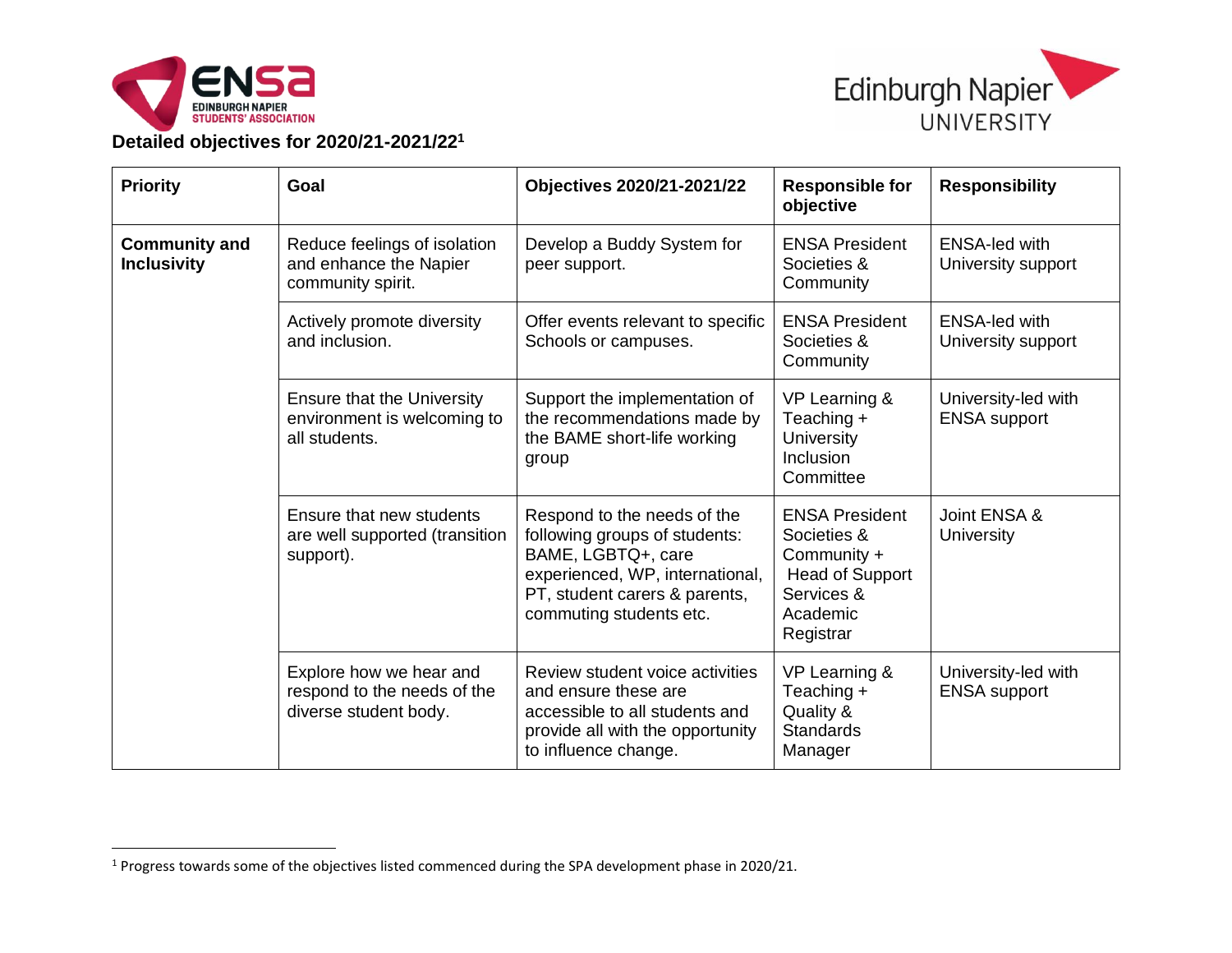



| <b>Priority</b>                               | Goal                                                                                                                                                                       | <b>Objectives 2020/21-2021/22</b>                                                                                                                                              | <b>Responsible for</b><br>objective                                                                        | U I V I V LI \ J I I<br><b>Responsibility</b> |
|-----------------------------------------------|----------------------------------------------------------------------------------------------------------------------------------------------------------------------------|--------------------------------------------------------------------------------------------------------------------------------------------------------------------------------|------------------------------------------------------------------------------------------------------------|-----------------------------------------------|
| <b>Education and</b><br><b>Representation</b> | Improve and facilitate the<br>online Programme Rep<br>system.                                                                                                              | Digitise the Rep system                                                                                                                                                        | <b>Head of Support</b><br>Services &<br>Academic<br>Registrar + ENSA<br>Deputy Manager                     | <b>ENSA-led with</b><br>University support    |
|                                               | <b>Enhance Rep</b><br>communication with<br>classmates.                                                                                                                    | Develop effective tools to<br>enable Reps to communicate<br>with others, learning from<br>institutional good practice in<br>place, e.g. use of MS Teams.                       | <b>ENSA Co-</b><br>President<br>Education &<br>Employability                                               | <b>ENSA-led with</b><br>University support    |
|                                               | Improve and enhance the<br>operation of SSLCs.*                                                                                                                            | Review and refresh SSLC<br>guidance to students and staff:<br>Introduce routine monitoring of<br><b>SSLC</b> effectiveness.                                                    | <b>ENSA Co-</b><br>President<br>Education &<br>Employability +<br>Quality &<br><b>Standards</b><br>Manager | Joint ENSA &<br>University                    |
|                                               | Recruit more Programme<br>Reps and enhance support<br>for student Rep recruitment<br>as a University-wide effort,<br>supporting efforts of ENSA<br>and Programme Leaders.* | Highlight the University's<br>support for the Rep system to<br>help Programme Leaders<br>understand the valuable role<br>Reps play and the importance<br>of running elections. | <b>ENSA Co-</b><br>President<br>Education &<br>Employability +<br>Quality &<br><b>Standards</b><br>Manager | Joint ENSA &<br>University                    |
|                                               | Enhance training and<br>support for student<br>Committee members.*                                                                                                         | Introduce annual training for<br>student members of Academic<br>Board sub-committees.                                                                                          | VP Learning &<br>Teaching +<br>Quality &<br><b>Standards</b><br>Manager                                    | University-led with<br><b>ENSA</b> support    |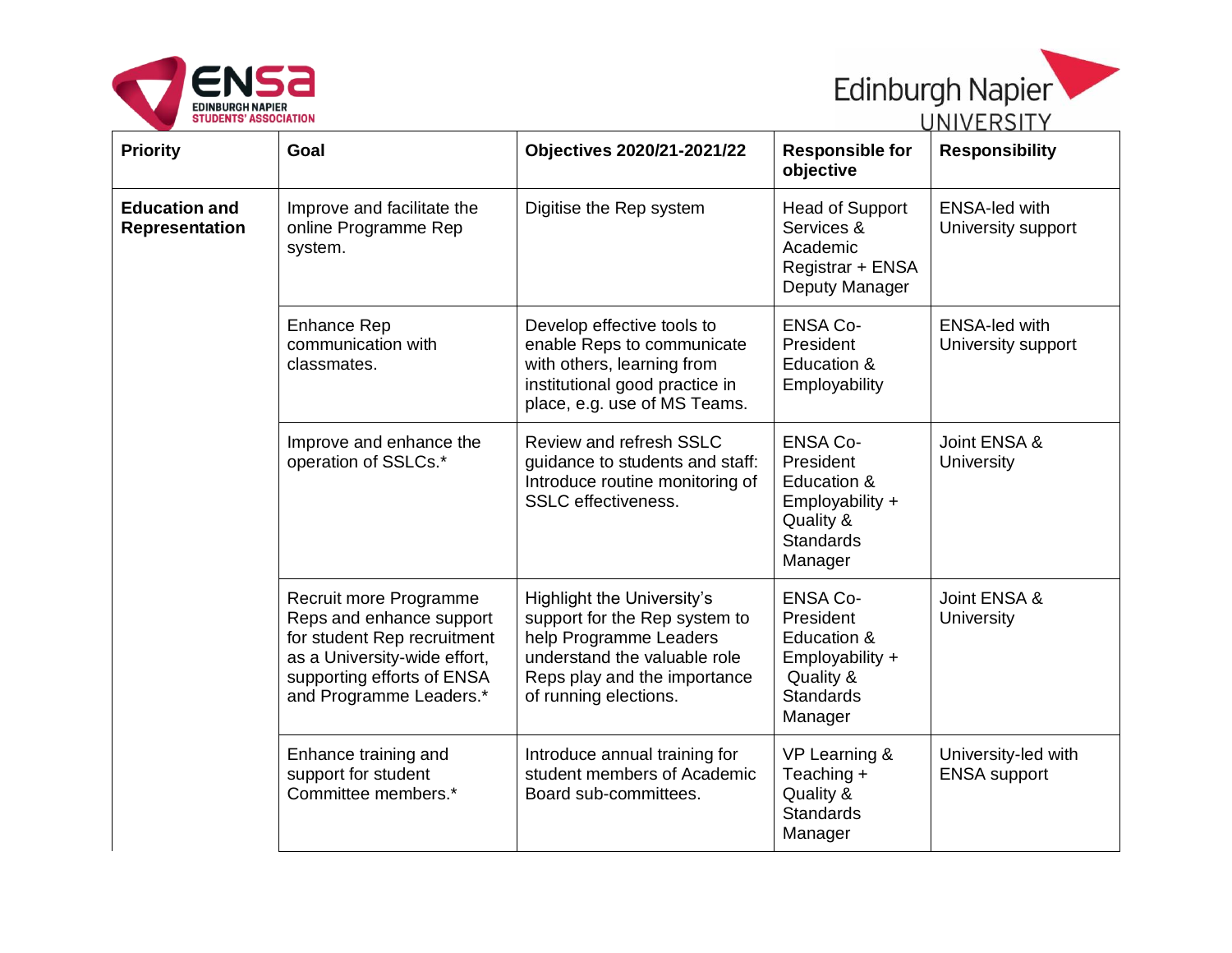



|                 |                                                                                                                                                                                                                                            |                                                                                                                                                                                                                                                      | – – – – – – – – – – – – – – –                                                                                                           |                                            |  |
|-----------------|--------------------------------------------------------------------------------------------------------------------------------------------------------------------------------------------------------------------------------------------|------------------------------------------------------------------------------------------------------------------------------------------------------------------------------------------------------------------------------------------------------|-----------------------------------------------------------------------------------------------------------------------------------------|--------------------------------------------|--|
| <b>Priority</b> | Goal                                                                                                                                                                                                                                       | <b>Objectives 2020/21-2021/22</b>                                                                                                                                                                                                                    | <b>Responsible for</b><br>objective                                                                                                     | <b>Responsibility</b>                      |  |
|                 | Enhance Rep training and<br>support.*                                                                                                                                                                                                      | Develop additional Rep training<br>modules: gender-based<br>violence/active bystander<br>training, inclusion and diversity;<br>Add relevant sections to Rep<br>training for students at<br>collaborative partners/TNE and<br>Global Online students. | Co-President<br>Education &<br>Employability +<br><b>ENSA Student</b><br>Communities<br>Development<br>Coordinator                      | <b>ENSA-led with</b><br>University support |  |
|                 | Ensure that there is<br>equitable access to support<br>and opportunities.*                                                                                                                                                                 | Review student engagement in<br>academic co-curricular<br>opportunities and identify and<br>address barriers to<br>participation.                                                                                                                    | VP Learning &<br>Teaching +<br>Quality &<br><b>Standards</b><br>Manager                                                                 | University-led with<br><b>ENSA</b> support |  |
| Employability   | Provide meaningful ways<br>for students to engage in<br>shaping their career<br>development through<br>volunteering and<br>placements, increasing<br>their awareness of<br>opportunities through<br>improved communication<br>and support. | Promote external and internal<br>volunteering opportunities<br>through Student Futures,<br>MyNapier and ENSA.                                                                                                                                        | <b>ENSA Co-</b><br>President<br>Education &<br>Employability<br>(with ENSA Social<br>Media Team)<br>+ Head of Student<br><b>Futures</b> | Joint ENSA &<br>University                 |  |
| Sustainability  | Encourage students to take<br>sustainable actions.                                                                                                                                                                                         | Integrating climate change in<br>the curriculum: promote<br>sustainability module.                                                                                                                                                                   | VP Learning &<br>Teaching + Head<br>of DLTE                                                                                             | University-led with<br><b>ENSA</b> support |  |